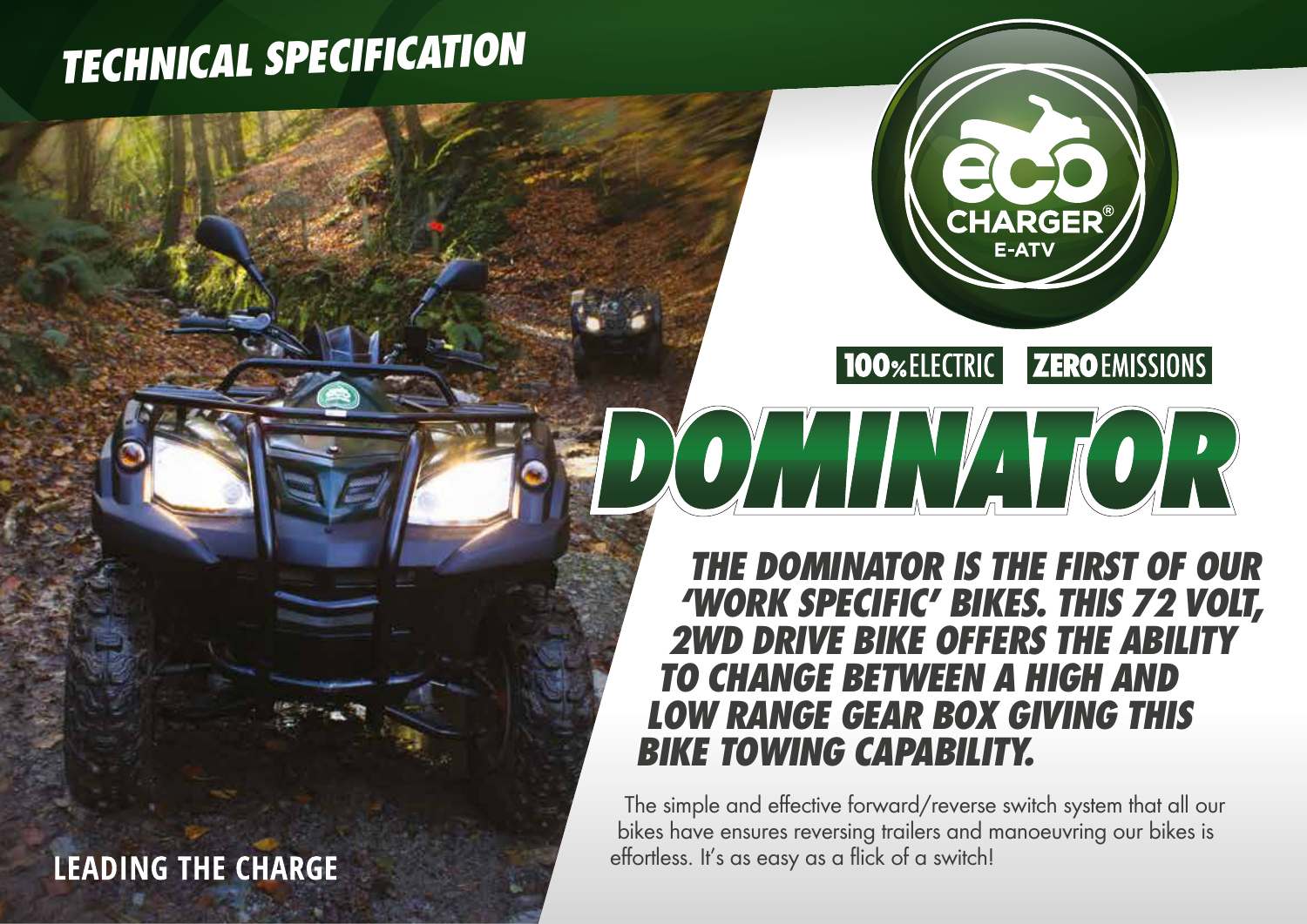# *TECHNICAL SPECIFICATION*



## **HIGHLIGHTS**

- **UP TO 30MILES/48KM (DEPENDENT ON TERRAIN)**
- **REGENERATIVE BRAKING**
- **ELECTRIC 2WD**
- **EASY GEAR PRESELECT ION**
- **TOW HITCH**
- **COLOUR OPTIONS WHITE/GREEN\***
- **BESPOKE COLOUR OPTIONS POSSIBLE\***

\*These options may incur extra cost